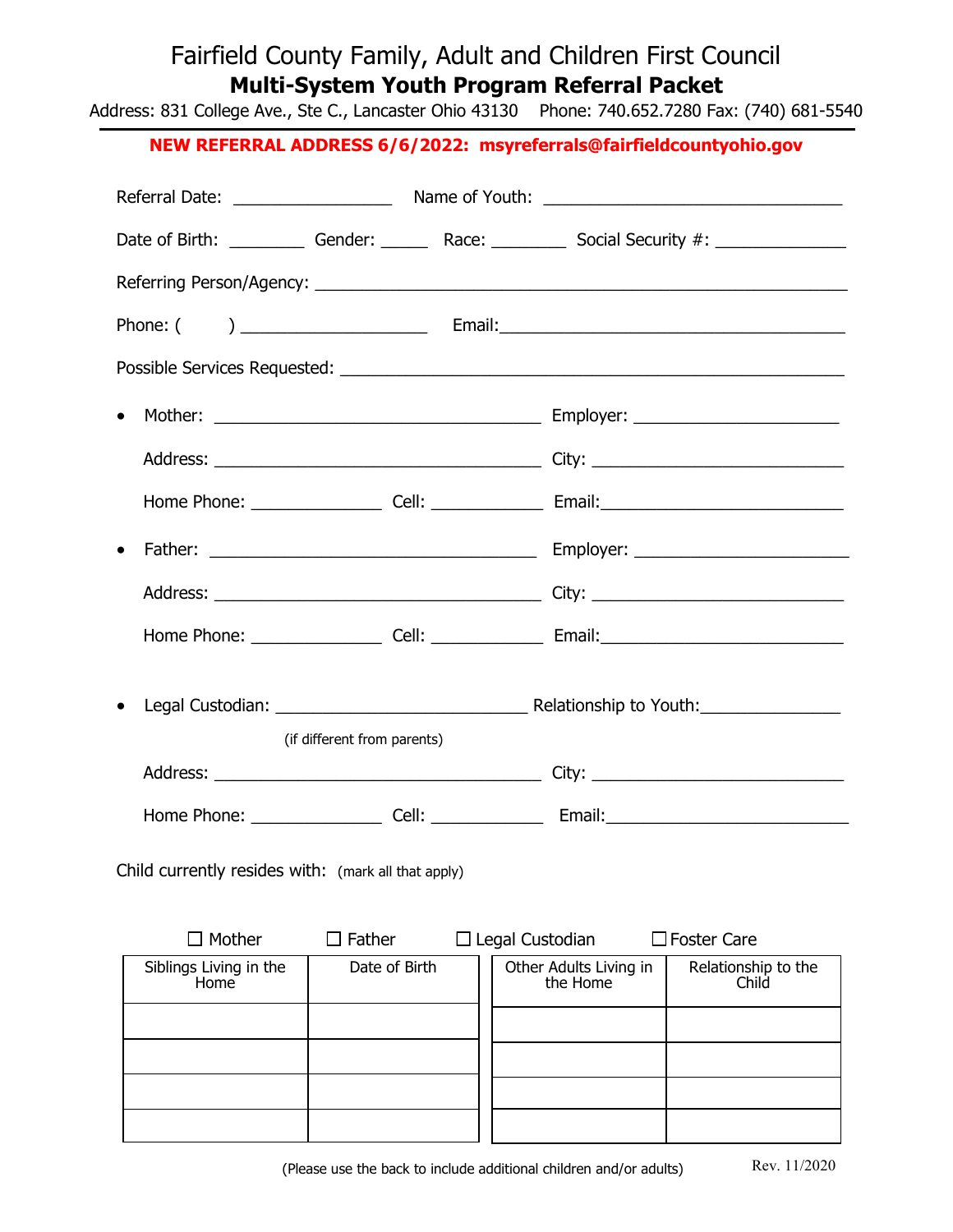| l a                                                                                                | <b>Child Protective Services</b>                                                         |                                  |  |  |  |
|----------------------------------------------------------------------------------------------------|------------------------------------------------------------------------------------------|----------------------------------|--|--|--|
| l a                                                                                                | Juvenile Court                                                                           |                                  |  |  |  |
|                                                                                                    |                                                                                          |                                  |  |  |  |
| $\mathbf{I}$                                                                                       | Developmental Disabilities                                                               |                                  |  |  |  |
|                                                                                                    |                                                                                          |                                  |  |  |  |
| $\mathsf{L}$                                                                                       | HMG, EHS, HS<br>(circle)                                                                 |                                  |  |  |  |
|                                                                                                    | <b>Mental Health</b> (if applicable)                                                     |                                  |  |  |  |
|                                                                                                    |                                                                                          |                                  |  |  |  |
|                                                                                                    |                                                                                          |                                  |  |  |  |
|                                                                                                    |                                                                                          |                                  |  |  |  |
|                                                                                                    |                                                                                          |                                  |  |  |  |
|                                                                                                    |                                                                                          |                                  |  |  |  |
| Mental Health ER Visits or Hospitalization: Manual Mental Mental Mental Mental Mental Mental Media |                                                                                          |                                  |  |  |  |
| <b>School Information</b>                                                                          |                                                                                          |                                  |  |  |  |
|                                                                                                    |                                                                                          |                                  |  |  |  |
|                                                                                                    | Home District: _________________________                                                 |                                  |  |  |  |
|                                                                                                    | Does the child have an IEP?<br>Yes                                                       | <b>No</b><br>Grade:<br><b>or</b> |  |  |  |
| <b>Educational Placement:</b>                                                                      |                                                                                          |                                  |  |  |  |
|                                                                                                    |                                                                                          |                                  |  |  |  |
| $\Box$ Cognitive Disability (CD) $\Box$ Multiple Disabilities (MD)<br>Regular<br>$\Box$ Autism     |                                                                                          |                                  |  |  |  |
|                                                                                                    | Emotional Disturbance (ED) $\Box$ Other Health Impairment (OHI) $\Box$ Visual Impairment |                                  |  |  |  |
|                                                                                                    |                                                                                          |                                  |  |  |  |

## **Agency Involvement** (check all that apply)

• Explain school behaviors and academics: (any suspensions, grades, 504 plan, etc.)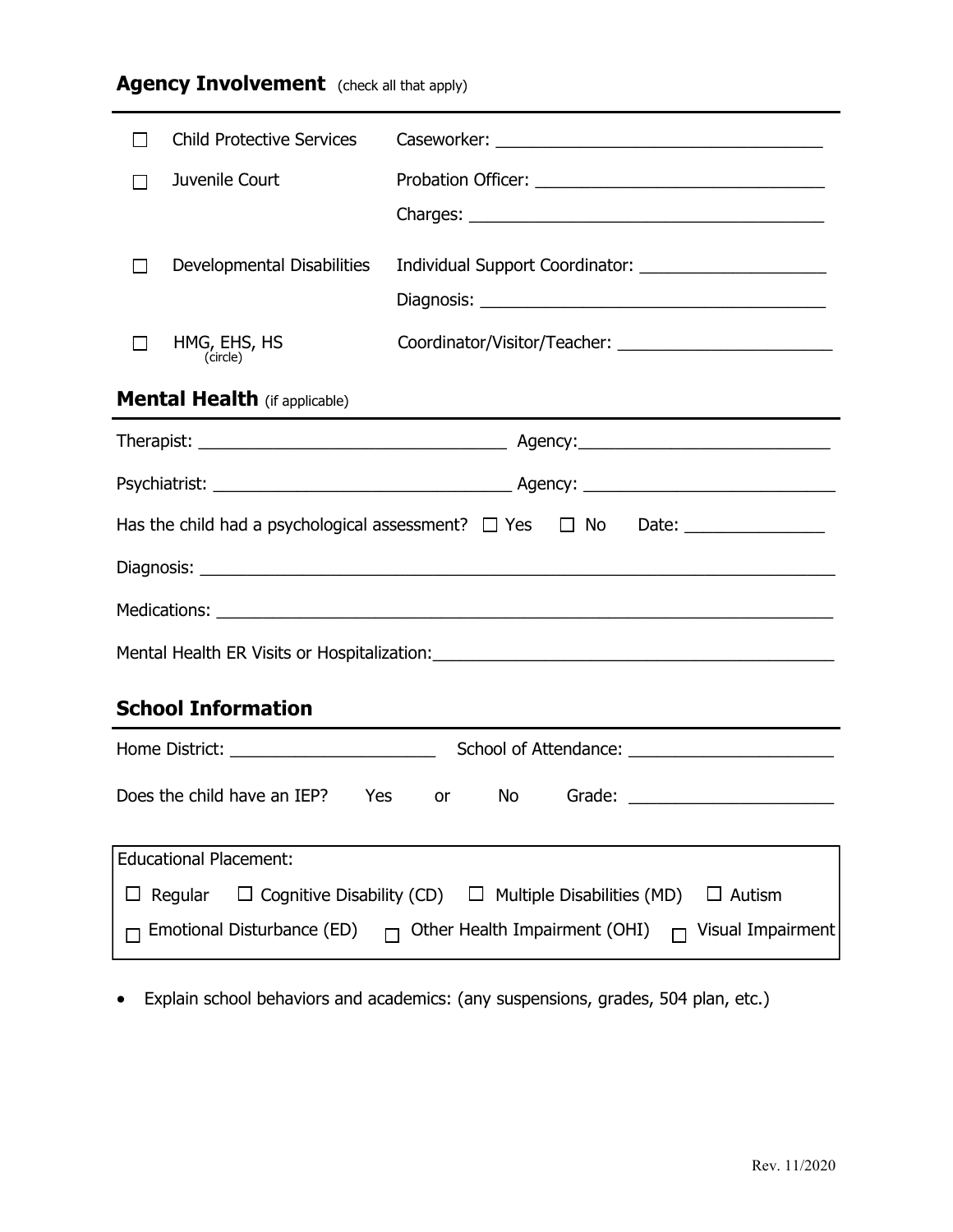Please check all that apply:

| Suicidal ideations, attempts                                   | Impulsive behavior/poor<br>judgement     |  | Domestic Violence/ Witness<br>or Victim             |
|----------------------------------------------------------------|------------------------------------------|--|-----------------------------------------------------|
| Self-injurious behavior                                        | Hears voices/sees things                 |  | <b>Homelessness</b>                                 |
| Aggressive toward others                                       | Eating disorder                          |  | Isolation, no natural supports                      |
| Cruelty toward animals                                         | Suspensions, expulsions                  |  | Parent/caregiver or youth<br>with chronic illness   |
| Fire setting                                                   | Truancy                                  |  | Availability of weapons                             |
| Physical abuse, sexual abuse<br>and/or neglect (circle)        | Drugs and/or alcohol use                 |  | Depression, anxiety or<br>opposition (circle)       |
| Sexual acting out                                              | <b>Bullying/Bullied</b>                  |  | Trouble sleeping                                    |
| Running away                                                   | Unrestricted technology<br>access        |  | Pro-social activity/<br>socialization               |
| Cultural/environmental<br>struggles (in-home)                  | Family stress, tension and/or<br>arguing |  | Living situation/function                           |
| Communication skills                                           | Self-care                                |  | Independent living skills<br>$(14-21 \text{ only})$ |
| Recreation/physical activity-<br>limited amount/access/ability | Other (please specify):                  |  |                                                     |

• Describe the child's at risk history and the reason for being referred to MSY:

• What options have been tried? What has worked and what hasn't?